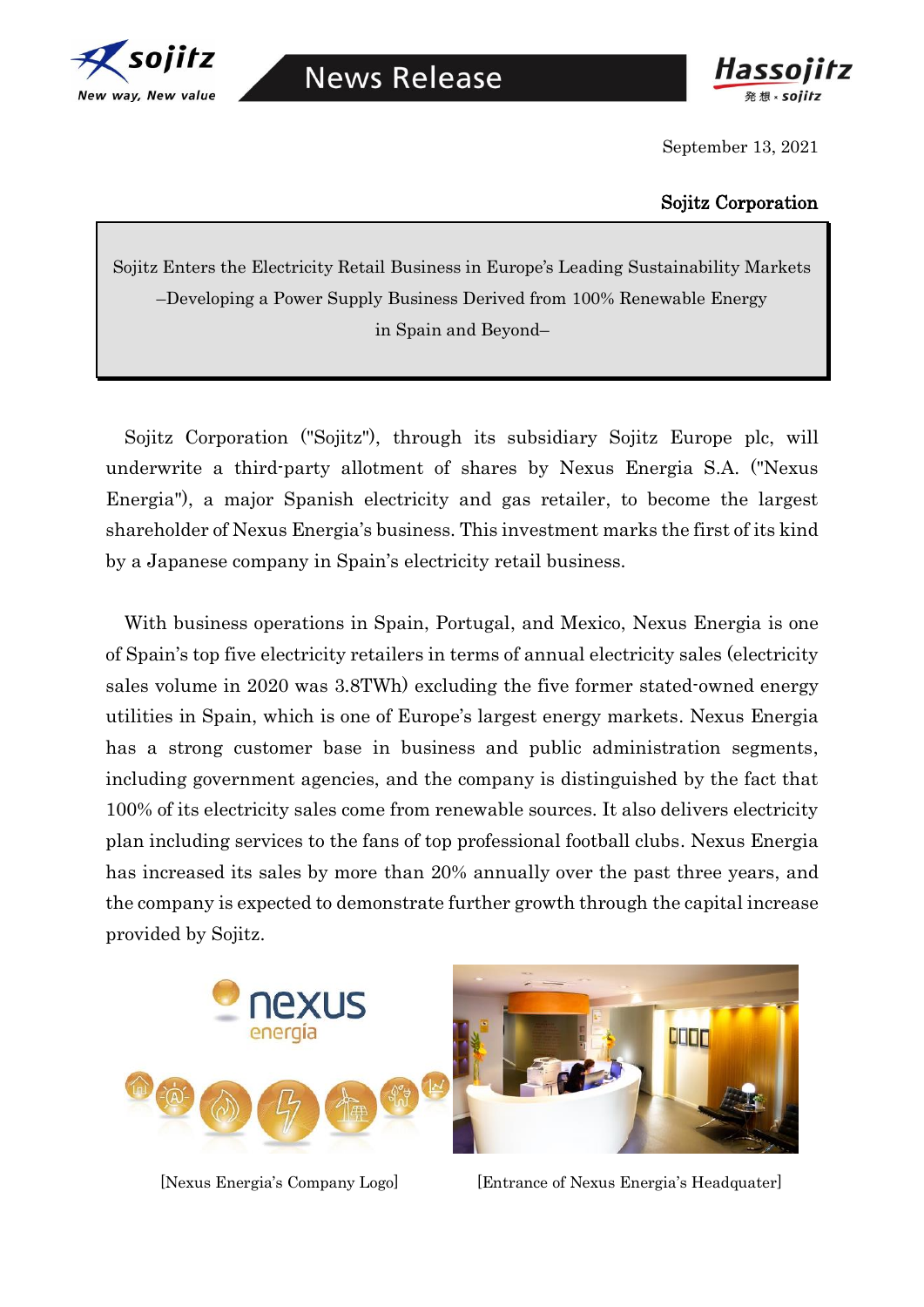

## **News Release**



Customer needs have continued to diversify under the influence of the European Green Deal and growing environmental awareness. In this climate, Sojitz will leverage the knowledge and expertise it has gained from its many years involved in the development and operation of renewable energy projects both in Japan and overseas, together with Nexus Energia's extensive customer base and strong sales network in Spain and its established business bases overseas. Through this partnership, Sojitz and Nexus Energia will expand EaaS (Energy as a Service)\*<sup>1</sup>and BaaS (Battery as a Service)\*²businesses—including rooftop solar panels, EVs, related EV charging infrastructure, and energy storage systems—in addition to Nexus Energia's existing electricity retail business and energy optimization and energy-saving services for customers.

Sojitz aims to grow its electricity and infrastructure businesses to related fields and services and to realize value creation that starts with market needs and provides solutions to social issues as part of its three-year medium-term management plan which began this past April. In recent years, there has been a global move towards decarbonization as well as an acceleration in the liberalization of the electricity retail business, and Sojitz intends to acquire experience in Europe's electricity retail business, which is a region with markets based on advanced sustainability initiatives. Upon acquiring this know-how, Sojitz plans to develop electricity services that respond to market and customer needs in Japan and greater Asia, particularly rapidly growing regions in Southeast Asia.

\*1: EaaS (Energy as a Service): Model in which electricity and gas are provided in combination with other services

\*2: BaaS (Battery as a Service): Model in which leasing and sharing services are provided for batteries

| [Company Overview - Nexus Energia S.A.] |                                                          |
|-----------------------------------------|----------------------------------------------------------|
| Established                             | 2000                                                     |
| Head Office                             | C/ Consell de Cent, 42 08014 Barcelona                   |
| Representative                          | Oriol Xalabarder                                         |
| Director                                |                                                          |
| Main Business                           | Electricity and gas retail; market representation; solar |
|                                         | power generation                                         |
| Number of Employees                     | 191 (end of 2020)                                        |

## [Related Information]